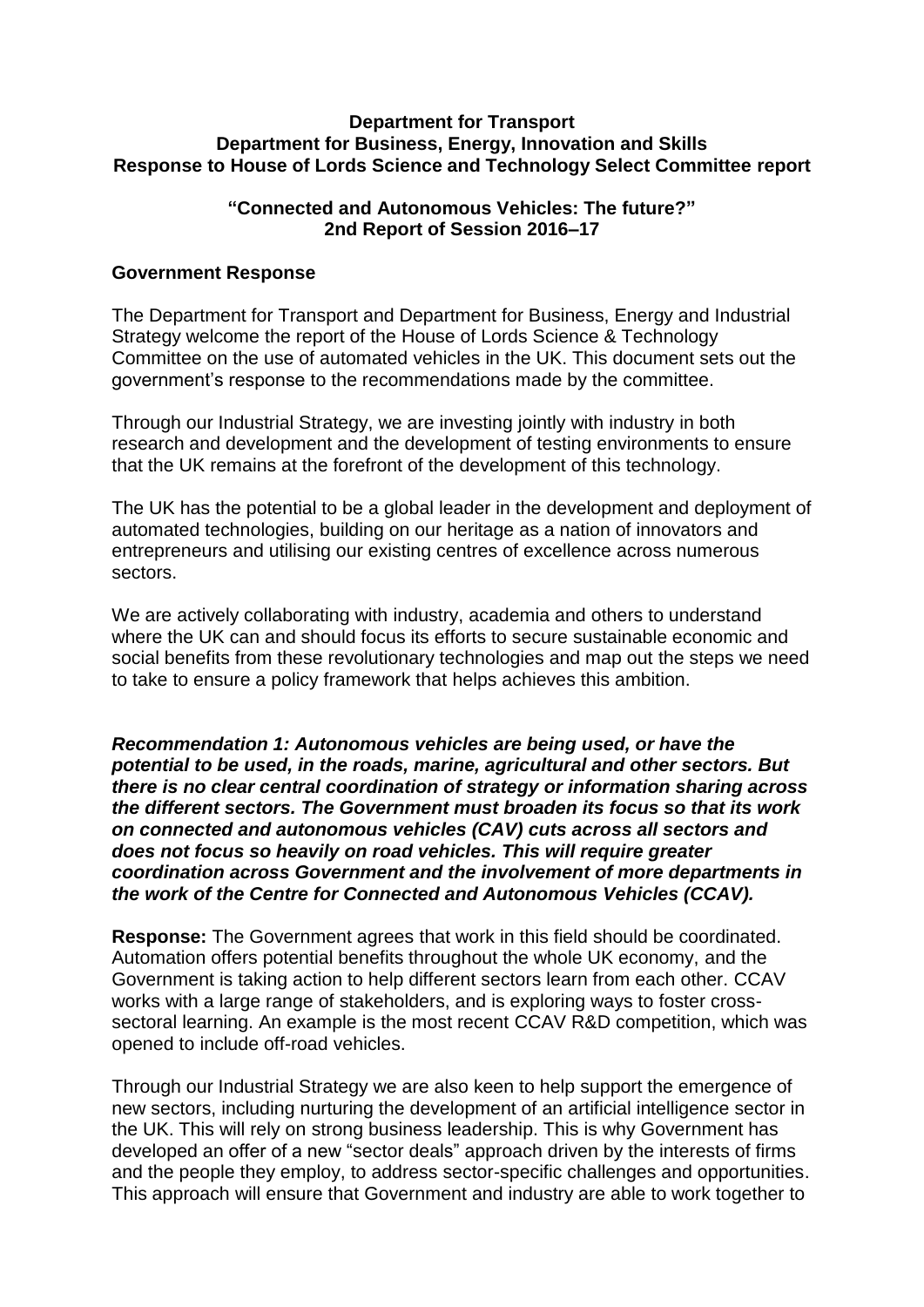promote emerging technologies and business models to help make the UK a world leader in the adoption of disruptive technologies.

*Recommendation 2: Whilst we note that the Government will revisit the idea of a RAS Leadership Council through the process of the Industrial Strategy, action to coordinate activities across the robotics sector, including CAV, is more urgent than this timescale would suggest. We call on the Government to establish such a Council as soon as possible, to ensure that technology and expertise is shared and the maximum economic benefit for the UK is achieved.*

*The RAS Leadership Council must take the lead in this area and the Government should complement the work of this Council by taking action only in areas where the RAS Leadership Council advises it that Government action is required or where the Leadership Council is not acting.*

**Response:** In February this year the Secretary of State for Business, Energy and Industrial Strategy invited the Robotics and Autonomous Systems (RAS) community, represented by Brian Holliday of Siemens and Professor David Lane CBE from Heriot Watt University, to come forward with a sector deal. By acting as RAS sector co-leads they will provide strategic leadership across the full breadth of the robotics and autonomous systems sector in the UK as they work on a RAS Sector Deal. In doing this, they will bring together industry with the research base to form a RAS Sector Council that will ensure future RAS activity addresses any strategic coordination challenges that arise as the technology emerges.

*Recommendation 3: We agree with the House of Commons Transport Committee that the Government has not implemented a coherent, joined up transport strategy. We recommend that the Government should bring forward a wider transport strategy that places the development and implementation of CAV in the context of wider policy goals, such as increased use of public transport, and the reduction of congestion and pollution.*

**Response:** The Government recently published (in July 2017) a Transport Investment Strategy, which describes what we are trying to achieve through our investment in transport infrastructure, the priorities and propositions that will guide future investment decisions, as well as the actions we are taking to help meet our ambitions.

Alongside this Investment Strategy and the Department's Single Departmental Plan, there are also a number of strategic papers relating to specific areas of policy, including; the strategic case for HS2; the Road Investment Strategy; the National Networks National Policy Statement; and the National Infrastructure Delivery Plan. We have also published The Pathway to Driverless Cars: a detailed review of regulations for automated vehicle technologies and the subsequent Code of Practice for testing automated vehicles on public roads.

These documents are intended to be short and accessible and whilst not a comprehensive survey of everything the Department for Transport does, they provide a clear narrative about the significant level of future investment that will help the government deliver its policy goals. These documents highlight the importance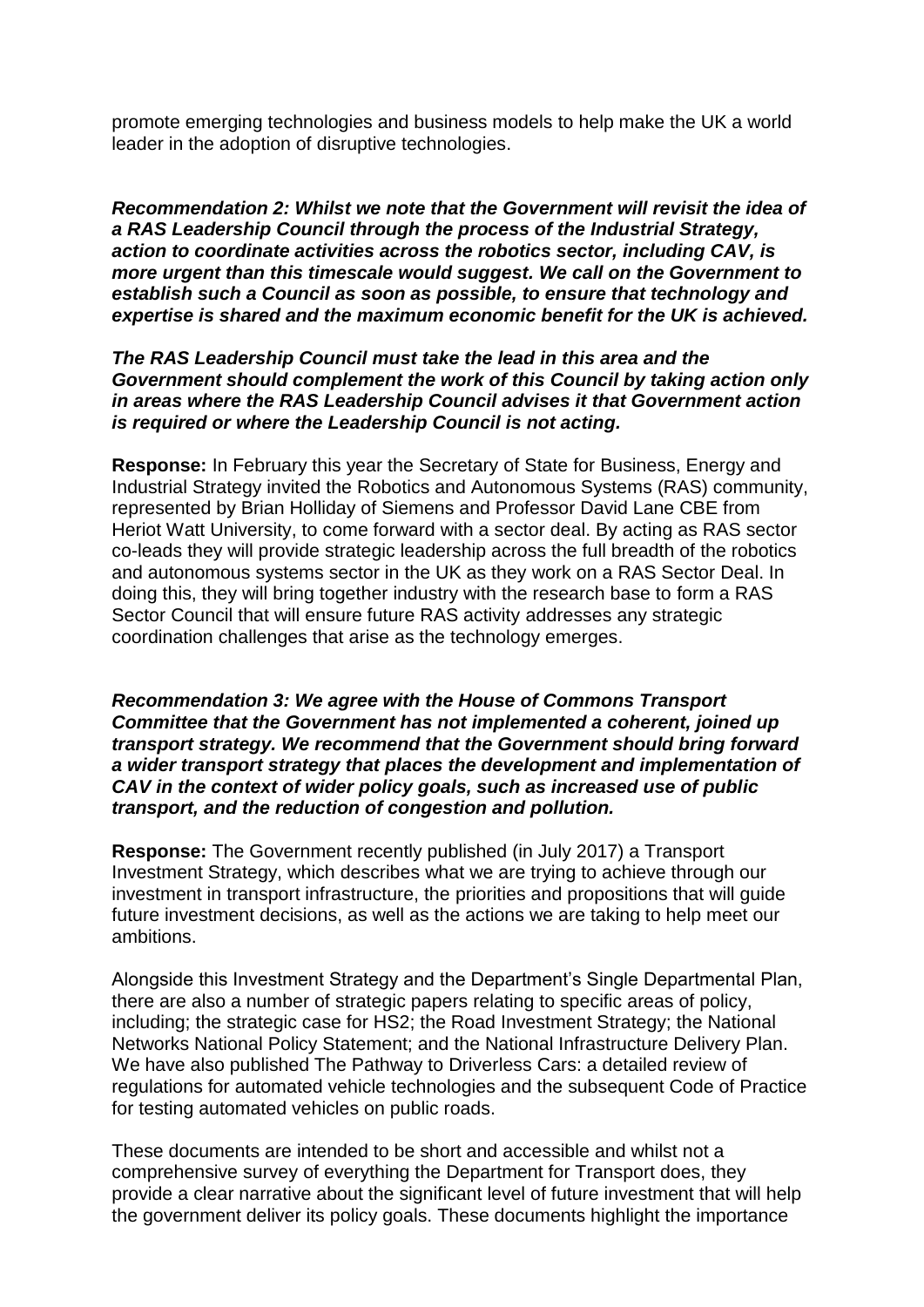the Government places on long term strategy and planning, and as our work on CAVs matures we will continue to set this in the context of the Government's wider policy aims for the future of transport.

*Recommendation 4: The Government must continue to engage with the insurance industry and other stakeholders to ensure that proposals to protect victims where an autonomous vehicle is involved in a crash while in automated mode are workable, timely and appropriate. The Vehicle Technology and Aviation Bill is unlikely to receive Royal Assent in the current Parliamentary session therefore the Government should stand ready to reintroduce the Bill in the next Parliamentary session.*

**Response:** Protecting the public is at the heart of what we are doing. While we fully expect that the continued increase of automation in vehicles will reduce the number and severity of collisions, we are actively working to make sure that the victims of any collision involving an automated vehicle have quick and easy access to compensation in line with existing insurance practice. We are now taking forward the automated vehicle insurance measures in the Automated and Electric Vehicles Bill, introduced into Parliament on the  $18<sup>th</sup>$  October<sup>1</sup> to make sure that the necessary legislative requirements are in place.

We recognise that we will need to do more than just making new legislation. We are working closely with our motoring agencies, the insurance industry, and the automotive industry to deliver an insurance framework that is fit for a future with automated vehicles.

*Recommendation 5: Local Transport Authorities (LTAs) are responsible for the vast majority of UK roads and, together with the Traffic Commissioners for Great Britain, need training, briefing and guidance on standards for the roads sector relating to the deployment of CAV. LTAs must also be able to pool resources in order to minimise duplication of work and maximise potential benefits of CAV.* 

*We recommend that the Government should set up and chair a forum that will allow LTAs to share knowledge and expertise on CAV and to be involved as advisers on the direction of future trials and research.* 

**Response:** The Government agrees with the recommendation that Local Transport Authorities will play an integral role in the success of connected and autonomous vehicles, and that the Government can help to facilitate learning and sharing of experiences as the technologies develop. We engage with Local Transport Authorities frequently, and recently we have initiated a series of meetings to provide a forum for local authorities deploying or interested in deploying connecting vehicle technologies to share knowledge and expertise in this area. We hosted the first of these events in Newcastle on 24 May. A further meeting is being scheduled for this Autumn.

 $\overline{a}$ 

<sup>1</sup> https://services.parliament.uk/bills/2017-19/automatedandelectricvehicles.html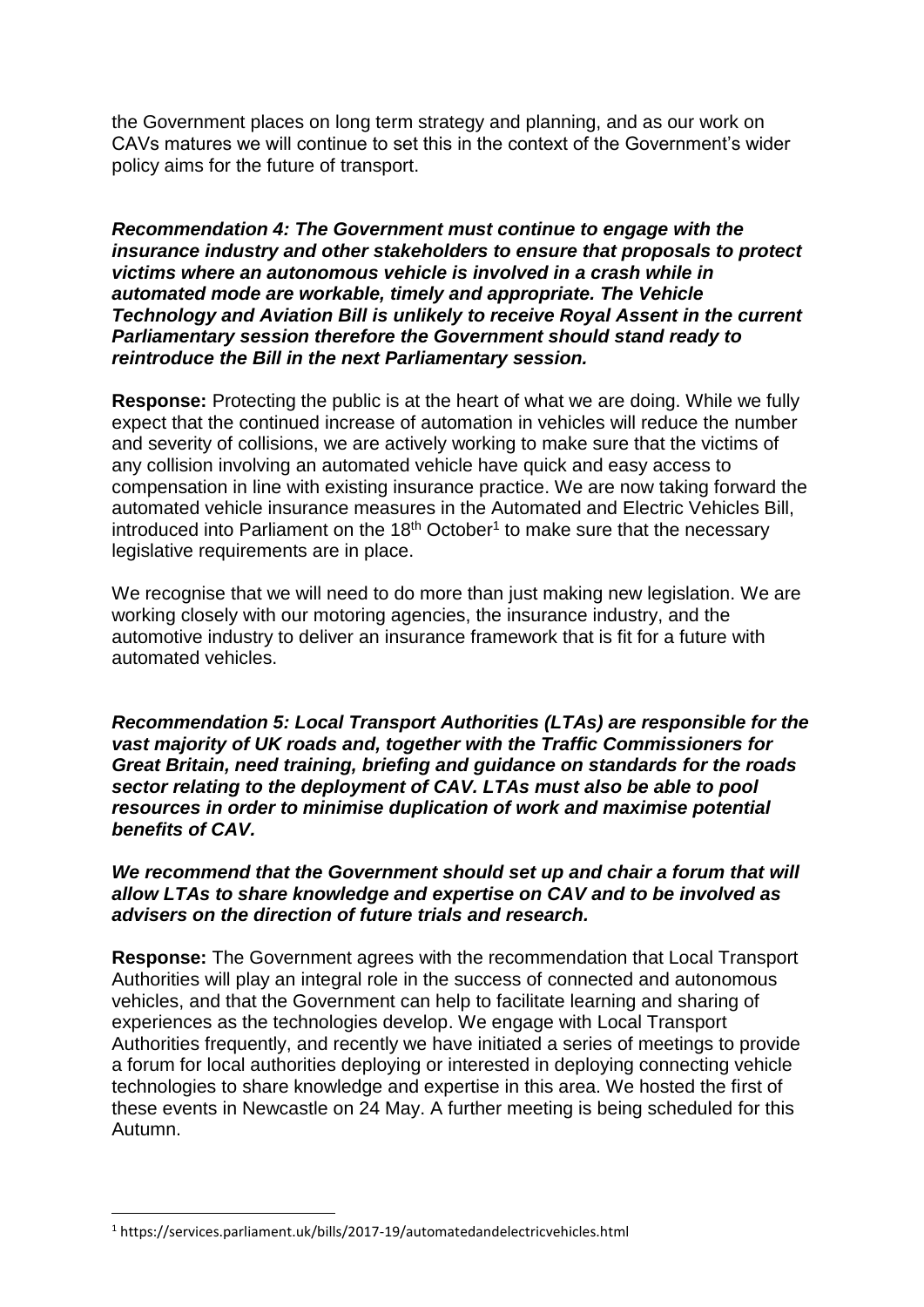*Recommendation 6: The Government must continue to take action to close the engineering and digital skills gap to ensure that the UK can benefit from the emerging CAV technologies. We welcome the focus on skills in the Government's Industrial Strategy Green Paper and urge the Government to find innovative solutions to this problem. These might include provisions such as those proposed in the Higher Education and Research Bill which aim to make it simpler and quicker for innovative and specialist providers to set up, award degrees and compete alongside existing institutions.* 

**Response:** The Government agrees with the Committee's focus on skills as a key enabler for UK success in new technologies, something we recognise in our Industrial Strategy. For connected and autonomous vehicles this will require focus in a wide range of different technical disciplines, from vehicle and infrastructure engineering through to digital technologies. For instance, the industry led Automotive Council has played a pivotal role in addressing skills challenges in the sector and this work is increasingly focusing on the skills requirements of connected and autonomous vehicles. Among other initiatives, it has overseen the development and testing of trailblazer apprenticeships, targeting these where there are critical skills gaps and helping to ensure a coherent approach overall, coordinated with other sectors. The Automotive Council is also working to understand the skills required to build competitiveness in different regions – including looking at specific job roles, qualifications and training provision.

The UK's supply of specialist skills scores well above the EU average<sup>2</sup>, but to keep ahead we will have to keep improving as the digital economy grows and demand for specialist skills increases. We are taking action across the education and training pipeline to enable us to respond positively to emerging technologies. This ranges from ensuring our school computing curriculum provides young people with the knowledge and skills needed for the future world of work, through to establishing new institutions to train students in digital skills and embedding digital skills in technical education. Building on this, we will be taking forward recommendations made in May 2016 within Sir Nigel Shadbolt's report on Computer Science degree courses and graduate employability issues in this area.

In addition, the Strategic Transport Apprenticeship Taskforce (STAT) was established in April 2016 to deliver on the ambition of the Transport Infrastructure Skills Strategy – to create more apprenticeships, improve diversity and promote transport as a career. We expect increases in the number of apprentices as more contracts move to award and the Apprenticeship Levy drives investment further. STAT also developed the most detailed skills forecasting tool that the transport industry has ever had to improve understanding of the skills we need in the future. It shows where skills are needed in terms of both geography and discipline and that we need higher level skills, including in emerging disciplines like cyber security and digital signalling, and a steady pipeline of workers at operative level. STAT is using the model to develop its work programme.

# *Recommendation 7: CAV have the potential to increase accessibility and mobility for those less mobile or those unable to use traditional vehicles, such*

<sup>&</sup>lt;sup>2</sup> <sup>2</sup>[https://www.gov.uk/government/publications/uk-digital-strategy/2-digital-skills-and-inclusion-giving](https://www.gov.uk/government/publications/uk-digital-strategy/2-digital-skills-and-inclusion-giving-everyone-access-to-the-digital-skills-they-need#fn:3)[everyone-access-to-the-digital-skills-they-need#fn:3](https://www.gov.uk/government/publications/uk-digital-strategy/2-digital-skills-and-inclusion-giving-everyone-access-to-the-digital-skills-they-need#fn:3)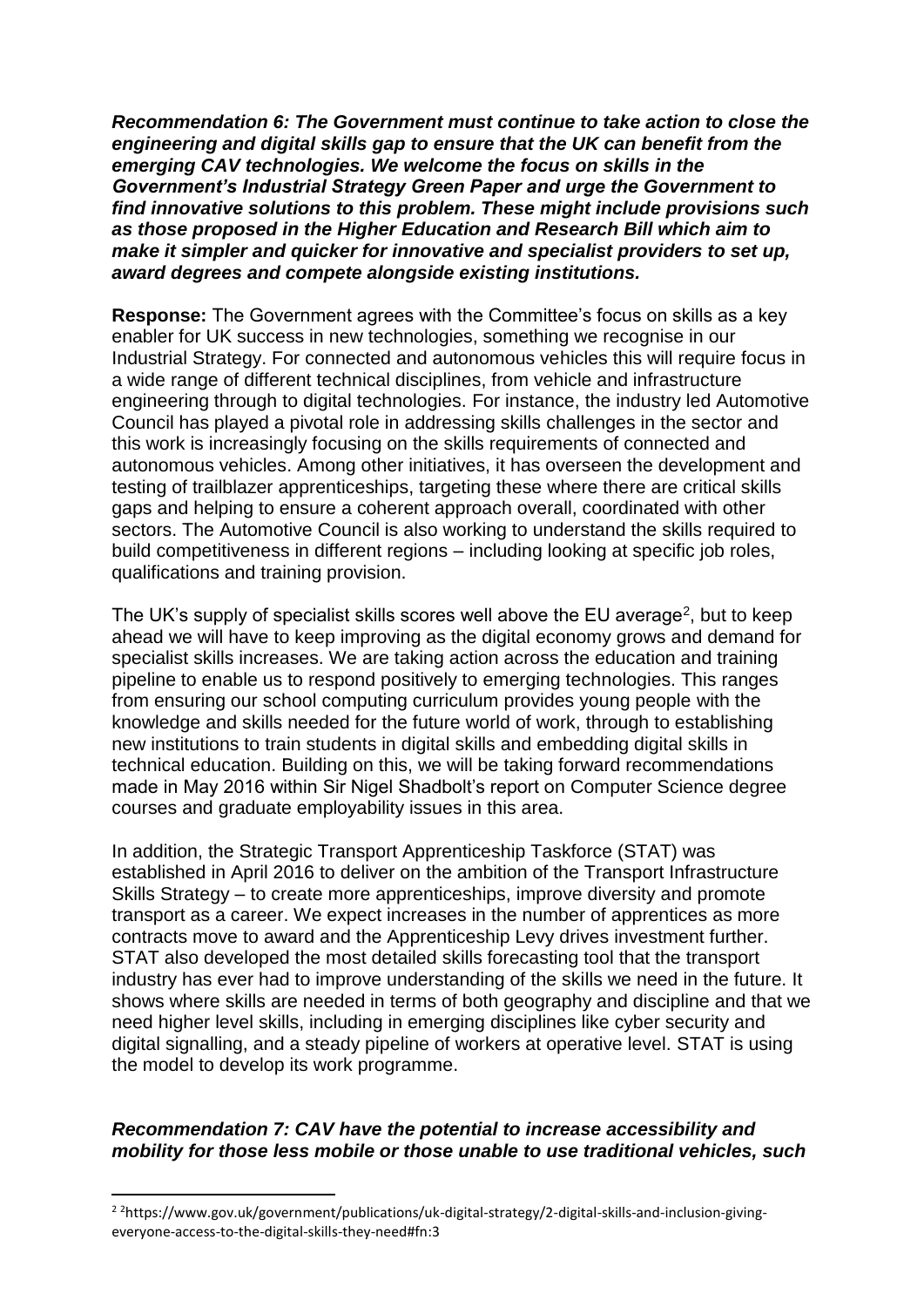# *as the elderly or disabled. However, they may not be suitable for some people with mobility problems, if, for example, they are unable to get into or out of a car without help. Furthermore, these benefits will only be realised with full automation and if the vehicles are both affordable and acceptable to prospective users*

**Response:** We welcome the Committee's observation that CAV technologies have the potential to increase accessibility, mobility and enhance quality of life for vulnerable members of society.

A significant driver for CCAV's involvement in research, development, trials, and demonstration is to engage the public and understand how people will use these technologies. This will provide valuable information for policymaking, costs and benefits evidence and market information for current and potential future investors. Accessible vehicles are a clear potential market for this technology. Our programme of research and development jointly funded by government and industry includes projects that will explore the benefits to those with limited mobility options and will produce invaluable insights in this area. For example, the INSIGHT project is developing driverless shuttles with a particular focus on improving urban accessibility for disabled and visually-impaired people. The FLOURISH project will help develop innovative new tools to improve the understanding of user needs and expectations of connected and autonomous vehicles and includes Age UK as a member of the consortia.

# *Recommendation 8: CAV have the potential to lower the number of road fatalities. But the eradication, or near eradication, of human error will only be realised with full automation. CAVs are not the only way to reduce road casualties. There are other means by which to achieve this and we urge the Government not to lose sight of these other possibilities*

**Response:** The Government recognises the potential for CAVs to reduce the number of collisions on our road as they can reduce the impact of human error on road traffic collisions. This is a major factor behind our decision to facilitate the development and deployment of CAVs. But we are not complacent and we recognise that there are other measures that contribute towards reducing road deaths and casualties. The Government's Road Safety Statement<sup>3</sup> sets out the priorities for improving the safety of Britain's roads including around 50 key actions. We have already implemented some of those-for example;

- Higher penalties for those using a handheld mobile phone whilst driving came into force on the 1st of March.
- We have piloted a new practical driving test to better reflect real life driving situations and consulted on allowing learner drivers to take lessons on motorways with an approved driving instructor.
- We have developed a £2m research programme to test the effectiveness of a range of measures, including telematics to improve the safety of young and novice drivers.

<sup>3</sup> https://www.gov.uk/government/publications/road-safety-statement-working-together-to-build-a-saferroad-system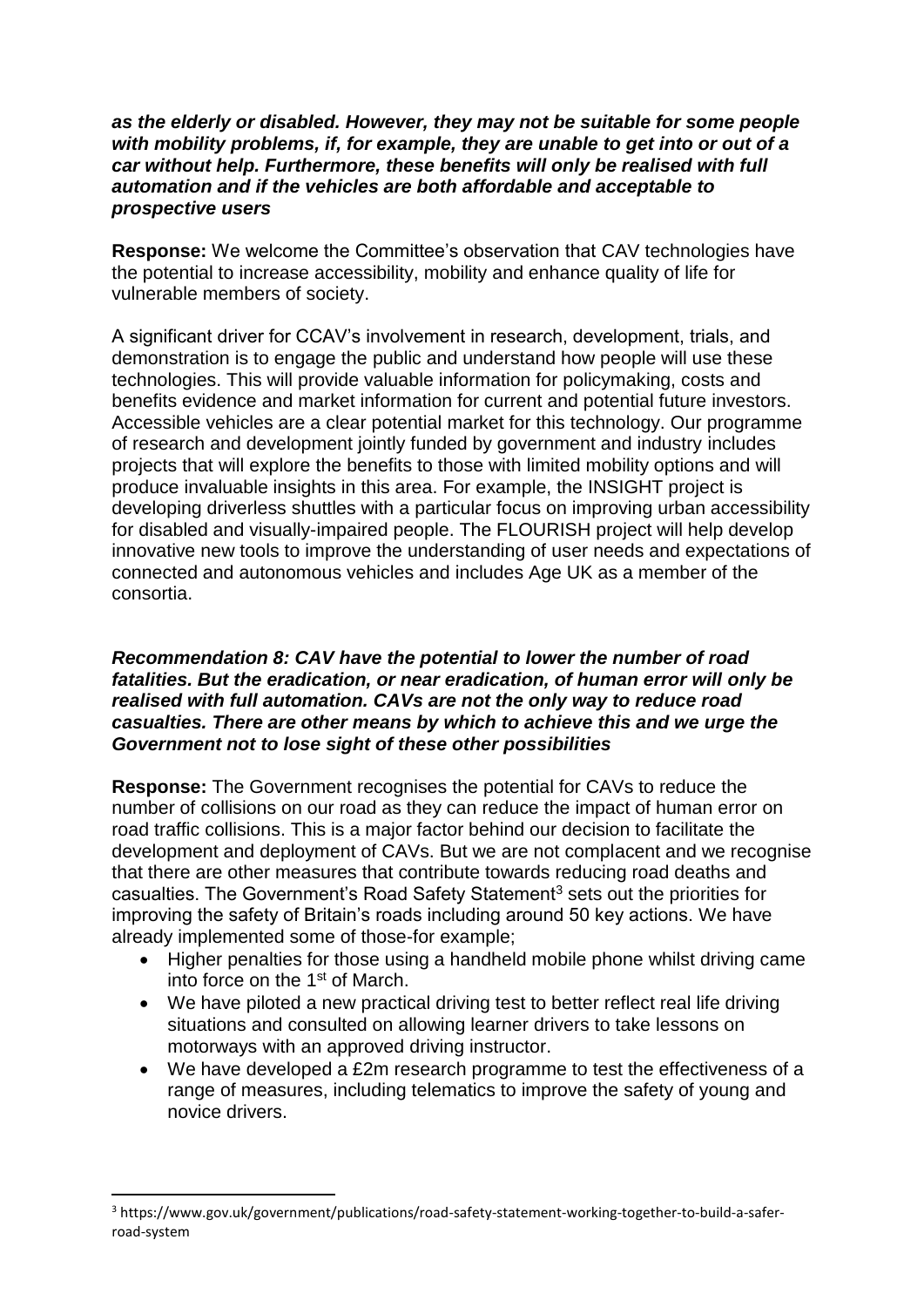Another initiative following the Autumn Statement is to allocate £175m to help improve the safety of the 50 highest risk 'A' road sections in England based on analysis by the Road Safety Foundation. The fund is specifically for delivering road upgrades to reduce the number and severity of fatal and serious injury collisions.

*Recommendation 9: Our evidence indicates that platooning of trucks could be an early example of CAV deployment on roads and the Government should ensure that it carries out an early evaluation of the potential applications of connected and autonomous larger vehicles used for freight and logistics. The Government must ensure that a clear business case for platooning—and indeed for any CAV application—has been made before significant investment is made.*

**Response:** An earlier study commissioned by the DfT found that HGV platooning was technically feasible on UK roads and the DfT is now working with Highways England to deliver a joint research programme to gather evidence to help us understand the effects on road safety, the economy, the environment, and traffic congestion, given the UK's unique conditions and infrastructure. A consortium, led by the Transport Research Laboratory, is taking forward an HGV platooning pilot.

*Recommendation 10: The theoretical potential of CAV to reduce traffic congestion varies depending on the level of vehicle autonomy and the penetration rate. While we cannot say with any certainty what the impact on congestion will be, it is possible to imagine a situation of total gridlock as CAVs crawl around city centres. It is important that the right policy decisions relating to CAV are made in order to reduce the likelihood of this occurring.*

**Response:** The effect of CAVs on congestion is uncertain. Congestion is a function of the capacity and performance of the road network, and the level of demand in a certain place at a certain time.

We have begun to address questions about the potential impacts of CAVs on the capacity and performance of the road network, for example, through the traffic flow impacts study which the Committee saw as part of its evidence. We have also completed a further study on the impacts on network performance of the potential improvements to road safety of CAV technologies.

These studies were conducted under conditions of a fixed level of demand. As for the impact of CAV technologies on the level of demand, the potential impacts are very complex and further research is needed in order to understand the possible impacts on congestion and what policies may be required to manage these effects. DfT is engaging in research to address these issues.

# *Recommendation 11: Whilst some of our evidence has suggested that CAV could have huge economic benefits, we are not convinced that the statistics provided have been properly substantiated.*

**Response:** Assessing the impacts and value of CAV technology is inherently uncertain. Evidence seen by the Committee would have included expert opinion and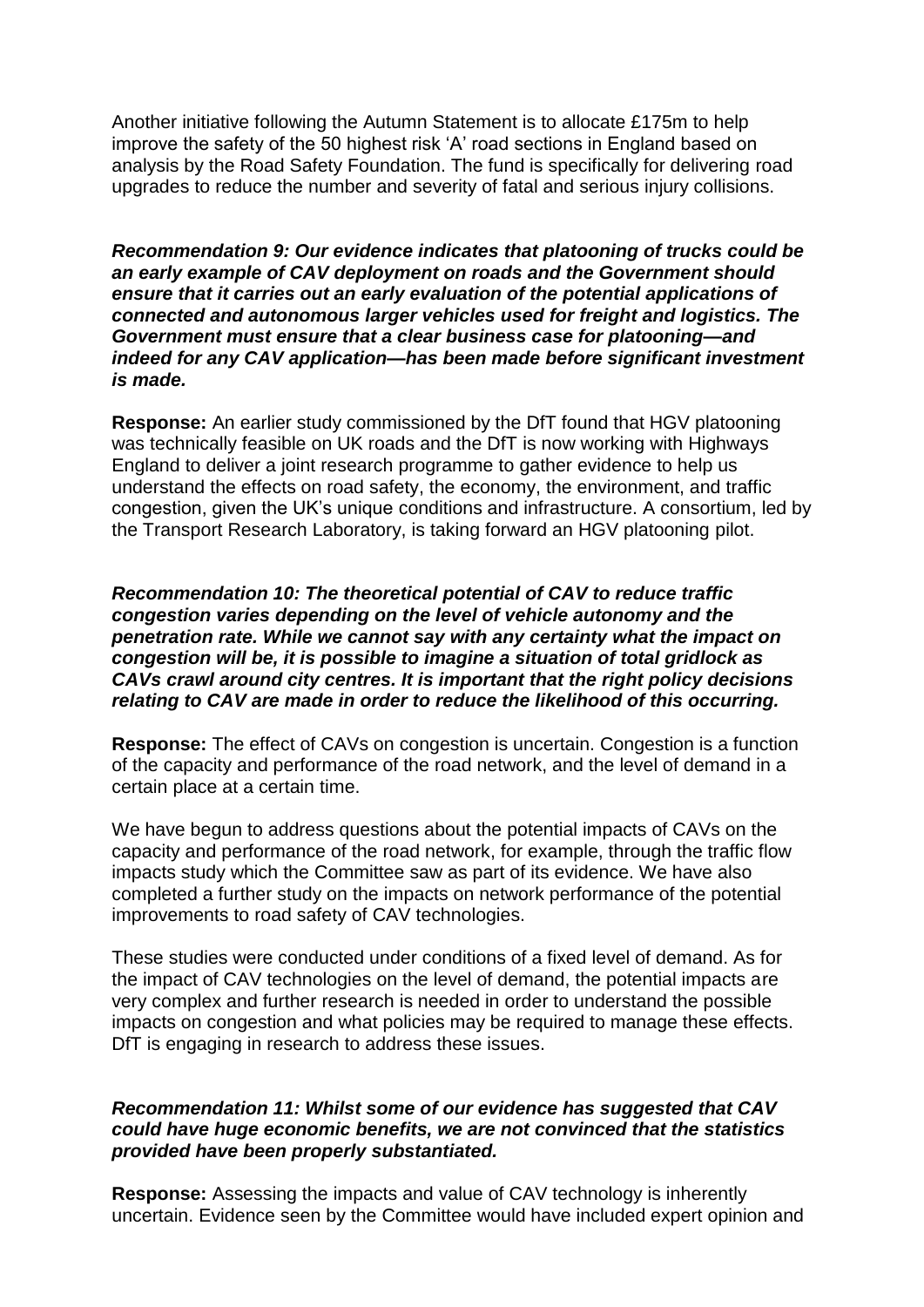analysis based on numerous assumptions. The impacts of CAV technology will depend on a broad range of uncertain factors, and any forecast should be treated in the context in which it is presented and with the assumptions used to generate it in mind. Nevertheless, there is a place for such forecasts in assessing the potential for the technology to create social and economic value, and beginning to understand the role for government in achieving this.

# *Recommendation 12: We recommend that the Government should commission a detailed cost-benefit analysis to provide a realistic indication of the economic benefits CAV could provide in all sectors, differentiating clearly between the different applications of CAV, actual monetary gains from deployment, estimated job creation and social benefits. This will help the Government decide where the focus of its efforts should be.*

**Response:** The Government is engaged in a broad programme of research, development, demonstration and analysis, which together is contributing to our understanding of the technology and the evidence base on which to generate policy. This approach includes identifying specific questions and strategically targeting research in areas where we need to develop the evidence base in order to inform policy.

For example, we have recently published a forecast of the core economic impacts of CAV technology development and production in the UK, by estimating the potential size of the domestic and global market and the share of this that the UK could capture under different scenarios. The report focusses on the core economic impacts of CAV development and production, in terms of jobs and gross value added, and helps government and industry understand not only the size of the market we are competing for a share of, but the areas of CAV production we are best placed to capture. We plan to build on this to better understand the impact on vehicle production of new mobility business models and the potential for the UK to capture value in the provision of new mobility services. Future research will include looking into specific potential economic benefits that flow from the adoption of the technology.

It would not be productive to commission an overall cost-benefit analysis of CAV technologies at this point in time, as there would not be sufficient information to produce a realistic, meaningful or robust indication of the economic benefits CAV could provide.

## *Recommendation 13: It is unclear whether CAV will lead to job creation or job losses overall. The cost benefit analysis that we have recommended should include detailed consideration of the impact of CAV on jobs; specifically whether this will include job losses, job creation or job shifts.*

**Response:** The Government recognises the importance of understanding where CAVs could create jobs as well as the impact of CAVs and autonomous systems in the economy more generally. We have conducted analysis of the opportunity of CAV technologies for UK industry, including the potential size and value of the UK and global markets for CAVs and CAV technologies, and the potential for job creation in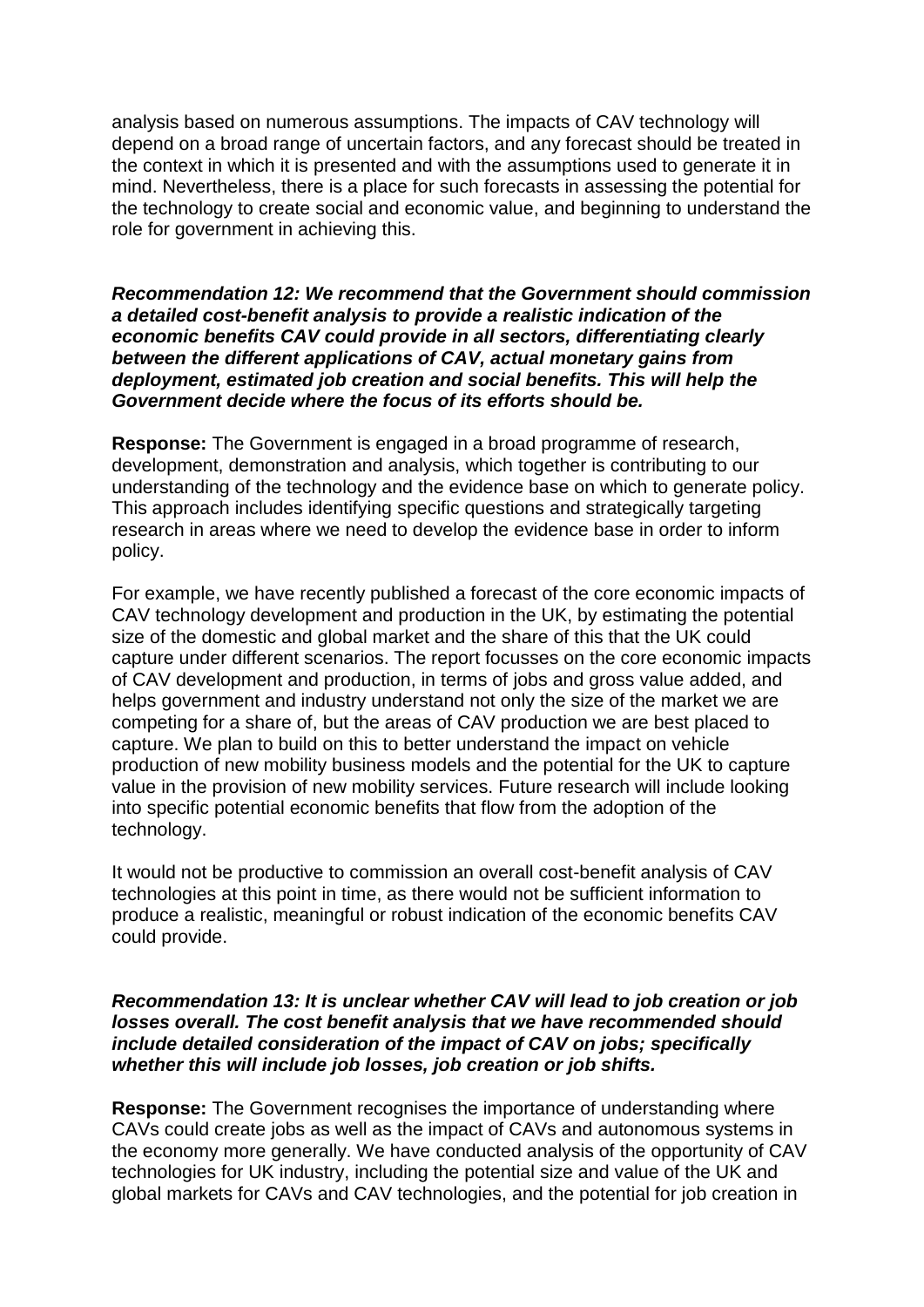their development and production. We also plan to conduct further analysis of the potential impacts of CAVs on jobs in transport industries.

*Recommendation 14: There is little hard evidence to substantiate the potential benefits and disadvantages of CAV because most of them are at a prototype or testing stage. Furthermore, as with any new technology or advancements, there may be unforeseen benefits or disadvantages that have not yet presented themselves.* 

**Response:** To reiterate our responses to Recommendations No 11 and 12, assessing the impacts and value of CAV technology is inherently uncertain, and one of the reasons for this is lack of empirical evidence on which to conduct analysis. It is important we develop the evidence base around the full range of possible impacts of the technology to support policy making. Our sponsorship of research, development and demonstration contributes towards this evidence base.

# **Recommendation 15:** *Nonetheless, the UK's ambition should be to take the lead with CAV in areas where a business case can be made which shows a clear early advantage accruing to the UK.*

**Response:** The Government agrees with this recommendation. We have already conducted analysis of the CAV value chain with EY, Transport Systems Catapult, and Innovate UK, building on the earlier Traveller Needs and Capability Study. This analysis was concluded in July 2017 and has determined that no country can claim leadership in all areas of this rapidly evolving sector, so the UK is choosing to focus resources on consolidating leadership in a few areas (testing and development, connectivity solutions, data & cyber security, and new business models), securing new high quality jobs and businesses, and unlocking vital social benefits. CCAV is now working with industry to map out the policy requirements to support this ambition.

*Recommendation 16: In considering the necessary future research it is important that the Government plays to the UK's strengths and that the research is not carried out, commissioned or funded by the Government where it is better carried out by industry or other stakeholders. The Government should not need to invest or take the lead in development of autonomous cars—this is best left to industry. However, the Government should continue to invest in the fundamental scientific research in robotics and information technology that underpins autonomous cars and other CAV, and also the social, human factors and network management problems that must be understood for deployment.*

**Response:** Part of a modern industrial strategy means working in partnership with industry to ensure the UK is competitive now and into the future through jointly investing in the right skills, research and infrastructure. The Governments work in CAVs stems from a high level dialogue with the UK automotive industry, and emerging players, to understand where the UK can be world leading.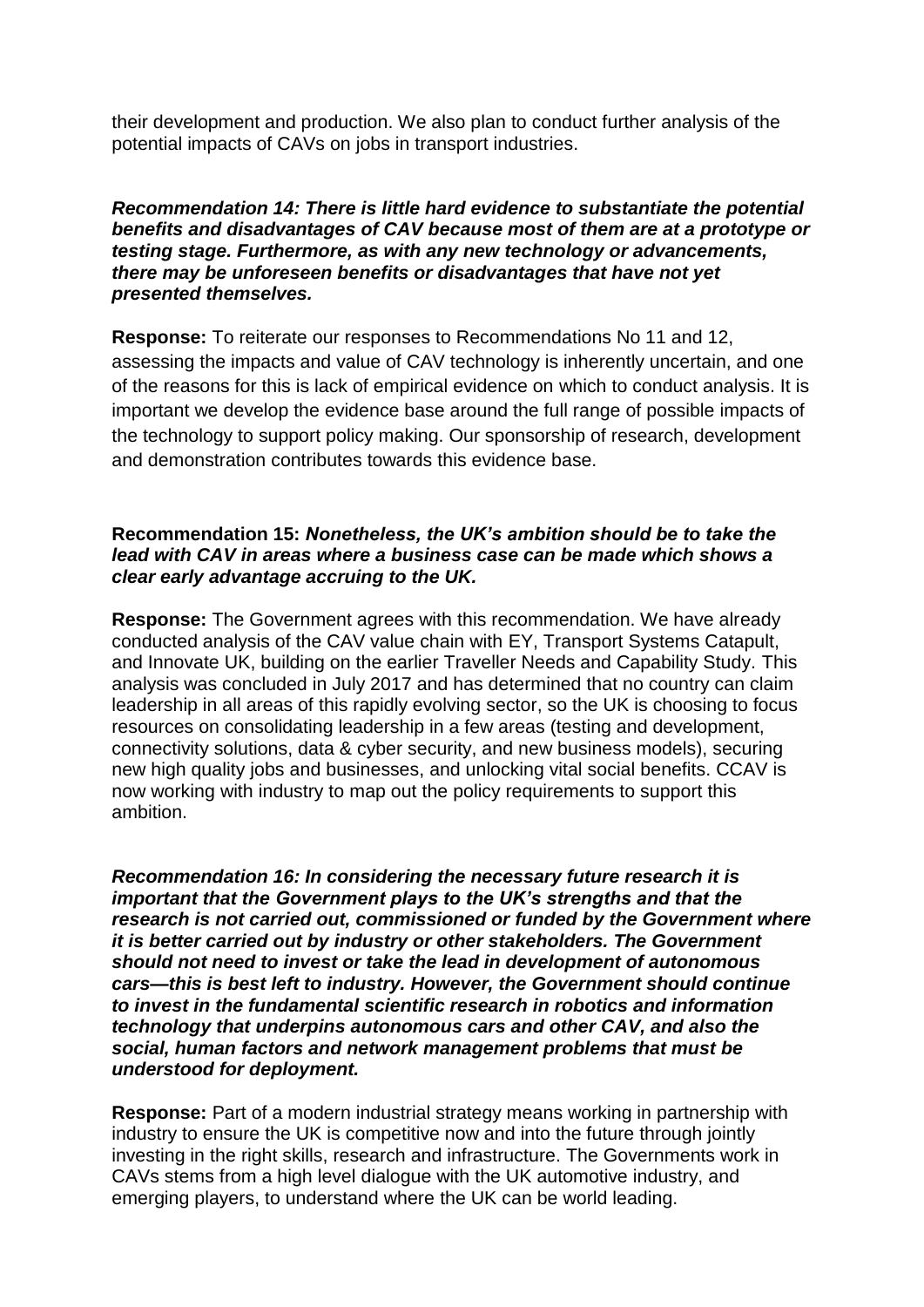By establishing the Centre for Connected and Autonomous Vehicles, the Government has taken the conscious decision to accelerate development of the technologies so the UK can position itself at the forefront of this emerging market. The Government provide R&D funding to mitigate the risks and market failures inherent in early stage technologies - catalysing development and attracting inward investment.

The Government will continue to invest in fundamental scientific research; at the Autumn Statement <sup>4</sup>last November, the Government announced a new £4.7 billion investment over four years to enhance the UK's position as a world leader in science and innovation. This is in addition to the £26.3bn committed to science funding at the 2015 spending review over the 2016/17-2020/21 period

# *Recommendation 17: We are disappointed that the Government has delayed making a decision on a new flagship test facility. A delay is particularly damaging because CAV development is a fast moving area.*

## *The Government must put together a comprehensive testing and research offer for CAV to attract manufacturers and academics to the UK immediately. This should include one or more large scale testing environments covering real world urban and rural environments.*

**Response:** The Government disagrees that it has delayed a decision on a testing facility – it has consulted with industry and academia to gather evidence to where and how to make the best investment. Last summer, CCAV issued a "Call for Evidence<sup>5</sup> on the UK Testing Ecosystem for Connected and Autonomous Vehicles". Rather than favouring a single facility, the call found broad industry and academic support for the UK doing something that would be genuinely distinctive by strengthening and coordinating our existing world class assets more effectively, capitalising on our competitive advantage of being able to test anywhere in the UK today, as set out in our Code of Practice.<sup>6</sup> This approach would be faster, supporting UK competitive advantage, and provide greater value for money for the public purse than a new facility. The Government's response<sup>7</sup> to the Call for Evidence was published in March 2017.

The evidence gathered through this consultation informed an Autumn Statement 2016 announcement of £100 million for new CAV testing infrastructure. This funding will be matched by industry and focused on projects upgrading existing testing capabilities and creating new ones through an open process. The competition winners of the first £51m phase of this funding, four consortia led by HORIBA MIRA, Millbrook Proving Ground, TRL and The Warwick Manufacturing Group were announced $8$  on 19 October. These projects will test the speed, safety and potential

<sup>4</sup>https://www.gov.uk/government/uploads/system/uploads/attachment\_data/file/571559/autumn\_statemen t\_2016\_web.pdf

<sup>5</sup> https://www.gov.uk/government/uploads/system/uploads/attachment\_data/file/526148/bis-16-274-ccavuk-testing-ecosystem.pdf

<sup>6</sup> https://www.gov.uk/government/publications/automated-vehicle-technologies-testing-code-of-practice <sup>7</sup> https://www.gov.uk/government/uploads/system/uploads/attachment\_data/file/603887/connected-

autonomous-vehicles-uk-testing-ecosystem-government-response.pdf

<sup>8</sup> [https://www.gov.uk/government/news/winners-of-51-million-government-competition-to-develop-world](https://www.gov.uk/government/news/winners-of-51-million-government-competition-to-develop-world-leading-self-driving-car-testing-infrastructure-unveiled)[leading-self-driving-car-testing-infrastructure-unveiled](https://www.gov.uk/government/news/winners-of-51-million-government-competition-to-develop-world-leading-self-driving-car-testing-infrastructure-unveiled)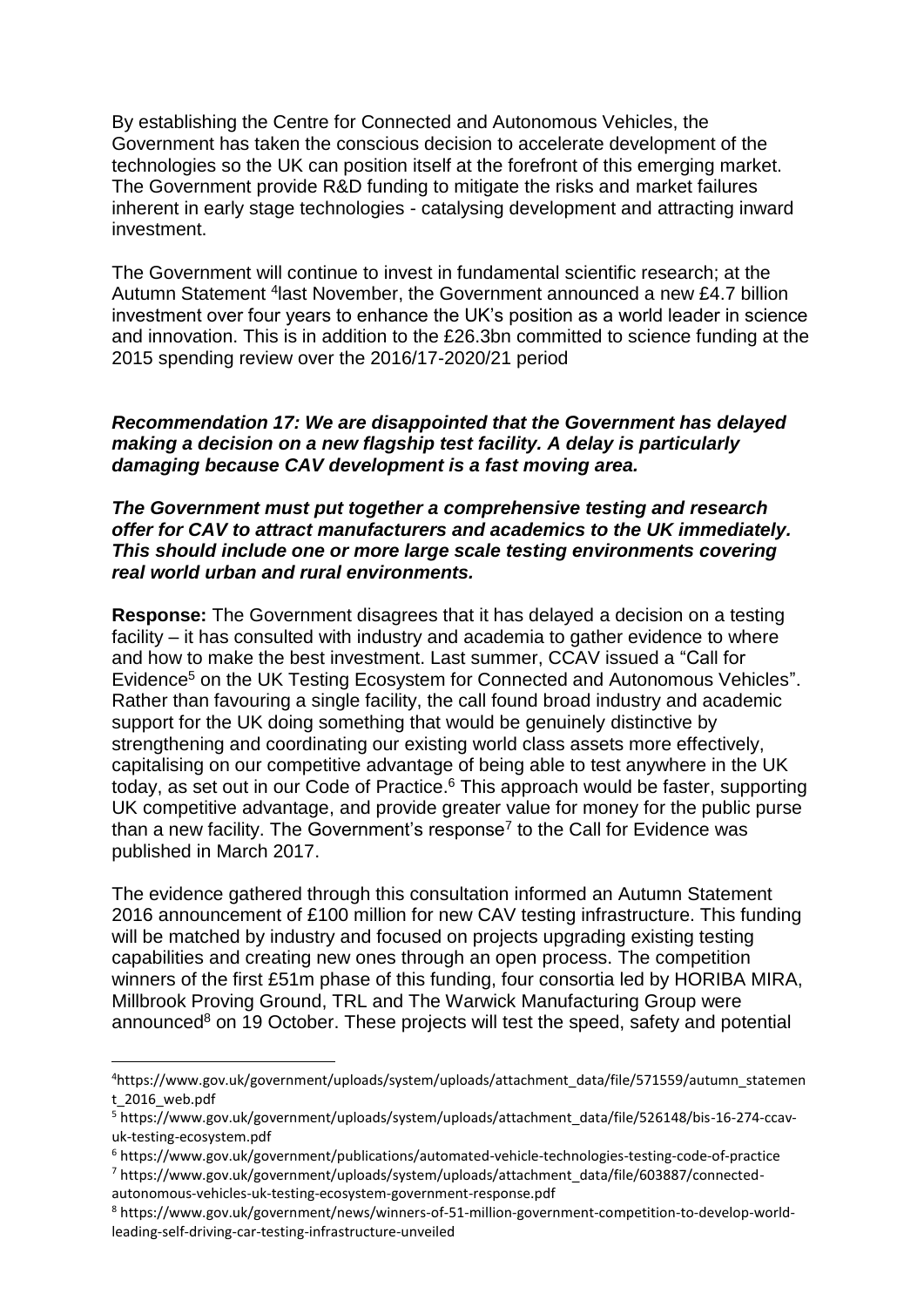opportunities for delivering CAV innovation, helping to ensure the UK remains world leading. A new coordination hub for this activity called MERIDIAN<sup>9</sup>, split between London and Coventry, was announced on 7 September.

*Recommendation 18: CAV could have negative implications for drivers' competence, making drivers complacent and overly reliant on technology. This is of particular concern in emergency situations, where a driver may react slowly to taking back control of a vehicle. It may be the case that for Level 3 vehicles the risks will be too great to tolerate. The risk of complacency also extends to other road-users who will interact with CAV, such as pedestrians and cyclists. Further research is necessary to understand these risks, including possible measures to address them.* 

**Response:** There is a potential risk that driver attentiveness may be degraded in socalled "Level 3" vehicles, and this is receiving consideration within the United Nations Economic Commission for Europe where the international standards for automated functionality of road vehicles are being developed; the UK is actively engaged in these discussions. Once developed, it will be the responsibility of developers and manufacturers to ensure automated driving functions comply with those standards. We will be better positioned to understand any risks that remain and, if necessary, to undertake further research to support policy decisions regarding the use of the technology. Our domestic regulatory programme is geared to permit adaptation of specific requirements to support the safe deployment and use of automated vehicles.

A literature review undertaken as part of the social and behavioural scoping study on the key social and behavioural questions associated with connected and autonomous vehicles shows that the interaction of the vehicles with the driver and other road users, including pedestrians and cyclists is an under-researched area, with most focus being given to the technical aspects.

Further research is being undertaken to understand driver dis-engagement during automated driving control and the risks to safety during the transition to conventional driver control of the vehicle. This project will support and inform the DfT in the development of policy for future standards, and is due to report by the end of the year.

*Recommendation 19: We recommend that the Government should give priority to commissioning work to understand the main social and behavioural questions relating to CAV, in particular answering those questions identified by its own scoping study. This work should build on international research in this area. Furthermore Innovate UK and Government departments should ensure that studying behavioural aspects is an integral part of trials they fund, including access to simulation facilities if necessary.*

1

<sup>9</sup> [https://www.gov.uk/government/news/government-launches-meridian-to-accelerate-connected](https://www.gov.uk/government/news/government-launches-meridian-to-accelerate-connected-autonomous-vehicle-technology-development-in-the-uk)[autonomous-vehicle-technology-development-in-the-uk](https://www.gov.uk/government/news/government-launches-meridian-to-accelerate-connected-autonomous-vehicle-technology-development-in-the-uk)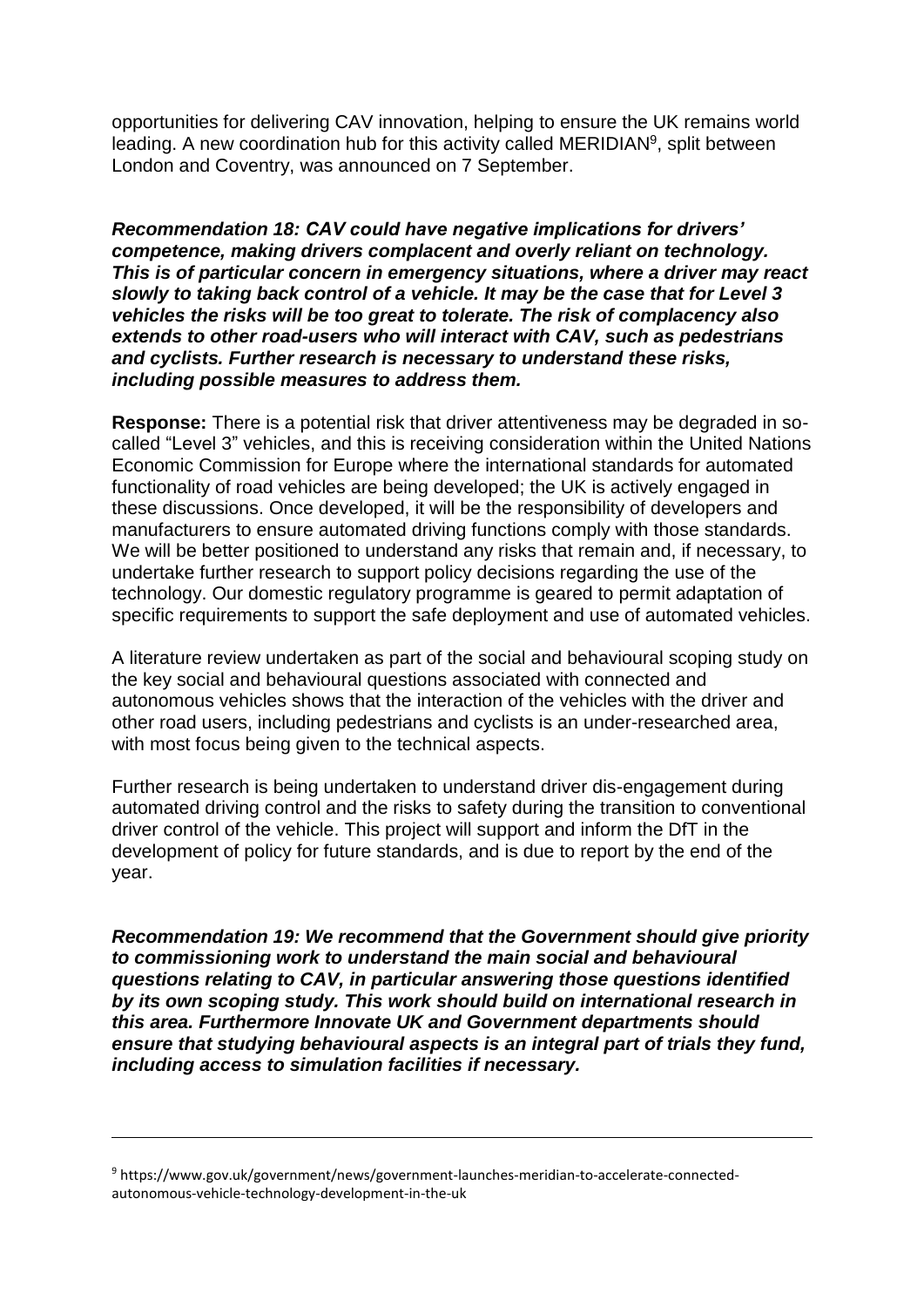**Response:** The Government agrees with this recommendation and is pleased that the Committee recognises the importance of social and behavioural research relating to CAVs. We also agree that commissioning work to understand the main social and behavioural aspects of CAVs is a priority. This is why we commissioned the scoping study on the key social and behavioural questions associated with connected and autonomous vehicles. The report<sup>10</sup> provides a number of research recommendations for future social and behavioural research not just for Government but the entire CAV sector to engage with. Following on from this, we are currently planning the next steps for further research which will include identifying rigorous research options to understand the attitudes of the wider public. Any research we undertake will build on existing research in this area, both in the UK and internationally. The existing evidence gaps cannot be filled by Government alone; therefore, we encourage contributions on the social and behavioural evidence from academia, industry and other stakeholders.

The Government is also being proactive in fostering collaboration in the social and behavioural research area on CAVs. We have organised a one-day 'symposium' which will bring key people from academia and industry together to discuss how they might work more effectively with one another, with the objective of creating a social and behavioural research 'community'. This will help ensure that social and behavioural research is being undertaken effectively, not only by government but also by other important stakeholders from academia and industry.

*Recommendation 20: We welcome the modelling work commissioned by the Government. This should be a starting point for further work on mixed fleet modelling to inform policy development. This work should help to counter the possible disadvantages and negative effects of managing a mixed fleet of autonomous and non-autonomous vehicles. The research on human factors must feed in to the modelling work so that as more is understood about human interactions with CAV, the modelling work can be refined to give more accurate results.* 

**Response:** The Department welcomes the views of the Committee and recognises the importance of studying mixed fleet management and accounting for human factors. The research referred to by the Committee was conducted in 2015/16 and focused on the impact of changed vehicle behaviour on traffic flow and road capacity<sup>11</sup>.

We have expanded the work in 2016/17 to examine the potential impact of connected and autonomous vehicles on road safety, and how this may in turn affect road network performance. The new project also involves a modelling exercise to explore how road space might be managed differently to take better advantage of connected and autonomous vehicles. We expect these analyses to be concluded shortly.

 $\overline{a}$ 

<sup>10</sup> https://www.gov.uk/government/publications/social-and-behavioural-questions-associated-withautomated-vehicles

<sup>11</sup> https://www.gov.uk/government/publications/driverless-vehicles-impacts-on-traffic-flow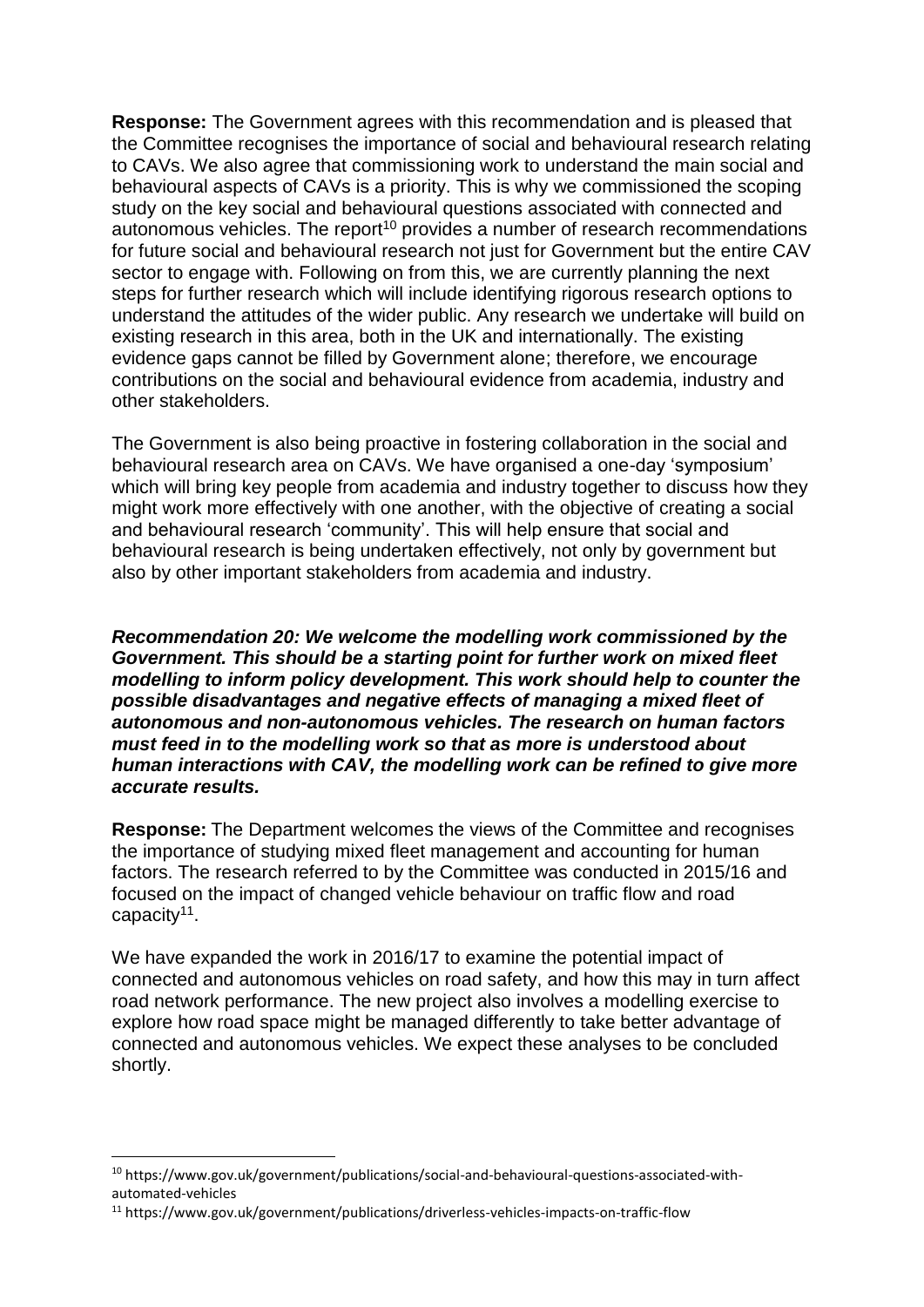#### *Recommendation 21: We were surprised that the work the Government has commissioned on micro-scale modelling was not more widely known by our witnesses. The Government should take steps to ensure future work in this area is more prominently planned and shared with stakeholders including LTAs.*

**Response**: The Department co-presented CAV impacts findings along with our consultants at a CIHT-hosted seminar in February this year, at the Traffex Conference at the NEC in Birmingham in April, and at the ITS European Congress in June. We will look for further opportunities to disseminate this and any future research in this field commissioned by the Government.

# *Recommendation 22: The potential for improved crop production and reduced adverse impacts on the environment by the use of CAV in agriculture is considerable. The Government should fund appropriate R&D once a business case is made which demonstrates the advantages which will accrue.*

**Response:** The Government acknowledges the role that Connected and Autonomous Vehicles can play in improving the production and efficiencies within the agricultural sector.

Through our Agri-Tech Strategy £160 million was committed to be co-invested with industry and address challenges in the agri-tech sector. As part of this, £80 million has been invested in four Centres for Agricultural Innovation to support the wide scale adoption of innovation and technology, developing skills and capability in the food and farming supply chain. One of these centres – the Agricultural Engineering Precision Innovation Centre (Agri-EPI) – will focus on research and development related to a broad range of engineering and precision agriculture technologies. £70 million has also been allocated to Agri-Tech Catalyst projects, one of which is focussed on 3D camera technology and broccoli harvesting. This will provide a key underpinning step towards the development of a fully automatic and camera guided robotic harvesting system for broccoli. Whilst we understand that much of the technology remains at an early stage in its development, we do recognise the significant potential for increasing the productivity of businesses in the longer term.

Future R&D needs will be identified through the Government's planned engagement with the sector through the Industrial Strategy green paper consultation and the Industrial Strategy Challenge Fund.

## *Recommendation 23: We recommend that funding is allocated for cybersecurity of CAV through the upcoming Cyber Science and Technology Strategy. Cybersecurity should also form an integral part of the Government's review of the regulatory framework for CAV.*

**Response**: As part of delivering the overall National Cyber Security Strategy, the Government has allocated £1.9 billion of transformational investment in cyber security through the National Cyber Security Programme.

The Government's Interim Cyber Security Science and Technology Strategy does not allocate funding. It outlines a proposed new approach to ensure that the cyber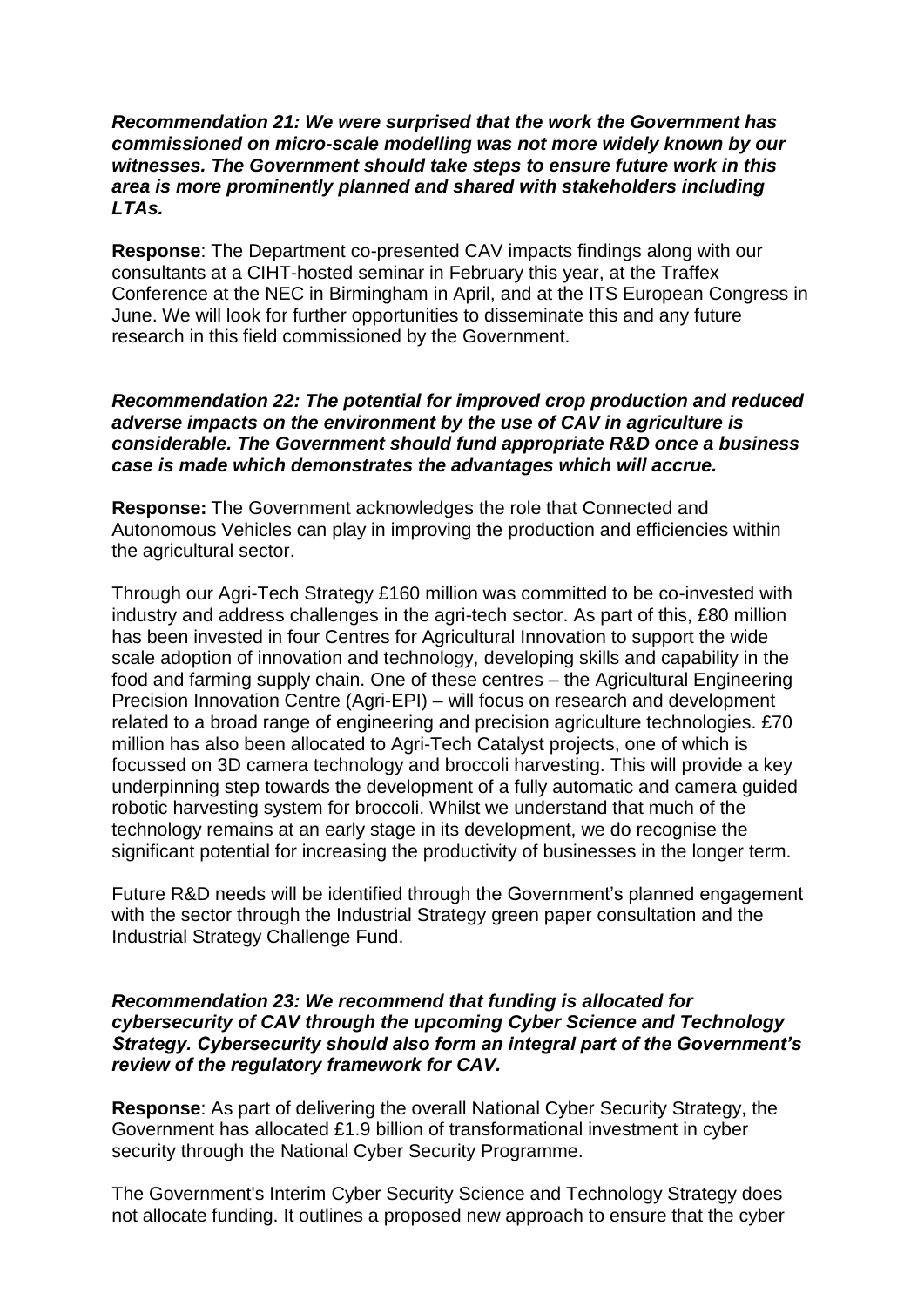security risks and opportunities arising from new and emerging technologies are properly considered in departmental policy making. This includes an ongoing role for the National Cyber Security Centre in horizon scanning (as the National Technical Authority on cyber security). The interim strategy has identified connected and autonomous vehicles as an important emerging technology, with significant potential social and economic benefits through enhanced safety, productivity, efficiency and accessibility.

We have published a set of principles for cyber security of vehicles<sup>12</sup> and are pressing for internationally harmonised guidance. Alongside this, we are reviewing other measures to ensure vehicles are secure over their lifetime, such as standards and consumer information. There is already a comprehensive regulatory framework for personal data, which covers personal data generated by vehicles, and we are reviewing the full range of data generated and processed by the CAV ecosystem and what governance may be required.

# *Recommendation 24: The Centre for Connected and Autonomous Vehicles (CCAV) is well placed to take a coordinating role with regard to cybersecurity for CAV. It should involve the newly established National Cyber Security Centre in this work as well as external stakeholders and experts.*

**Response:** We are taking a holistic approach to addressing the full range of security issues in relation to the CAV ecosystem. We are therefore already working closely with the National Cyber Security Centre and the Centre for the Protection of National Infrastructure, along with other government and external stakeholders.

# *Recommendation 25: An international effort is necessary to tackle the risks associated with cybersecurity, which are likely to rise—especially on a global scale—as the use of CAV increases. The Government could lead on this, in order to facilitate the establishment of global standards***.**

**Response:** We recognise the importance of engaging internationally and can confirm that we are already influencing the international discourse at the highest levels, including chairing a technical working group at UNECE looking at cyber security and "over the air" updates. The UK is in a strong position to influence this work.

# *Recommendation 26: Highways England and Local Transport Authorities should jointly engage with the industry to examine the potential for ensuring that new infrastructure can be futureproofed and does not need expensive retro-fitting.*

**Response:** Connected and autonomous vehicles will require improved digital infrastructure, and this may change or develop over time. We are investing in research and development projects to understand what the optimal deployment for digital infrastructure will be now and in the future. We have committed £15m to

<sup>12</sup> https://www.gov.uk/government/publications/principles-of-cyber-security-for-connected-and-automatedvehicles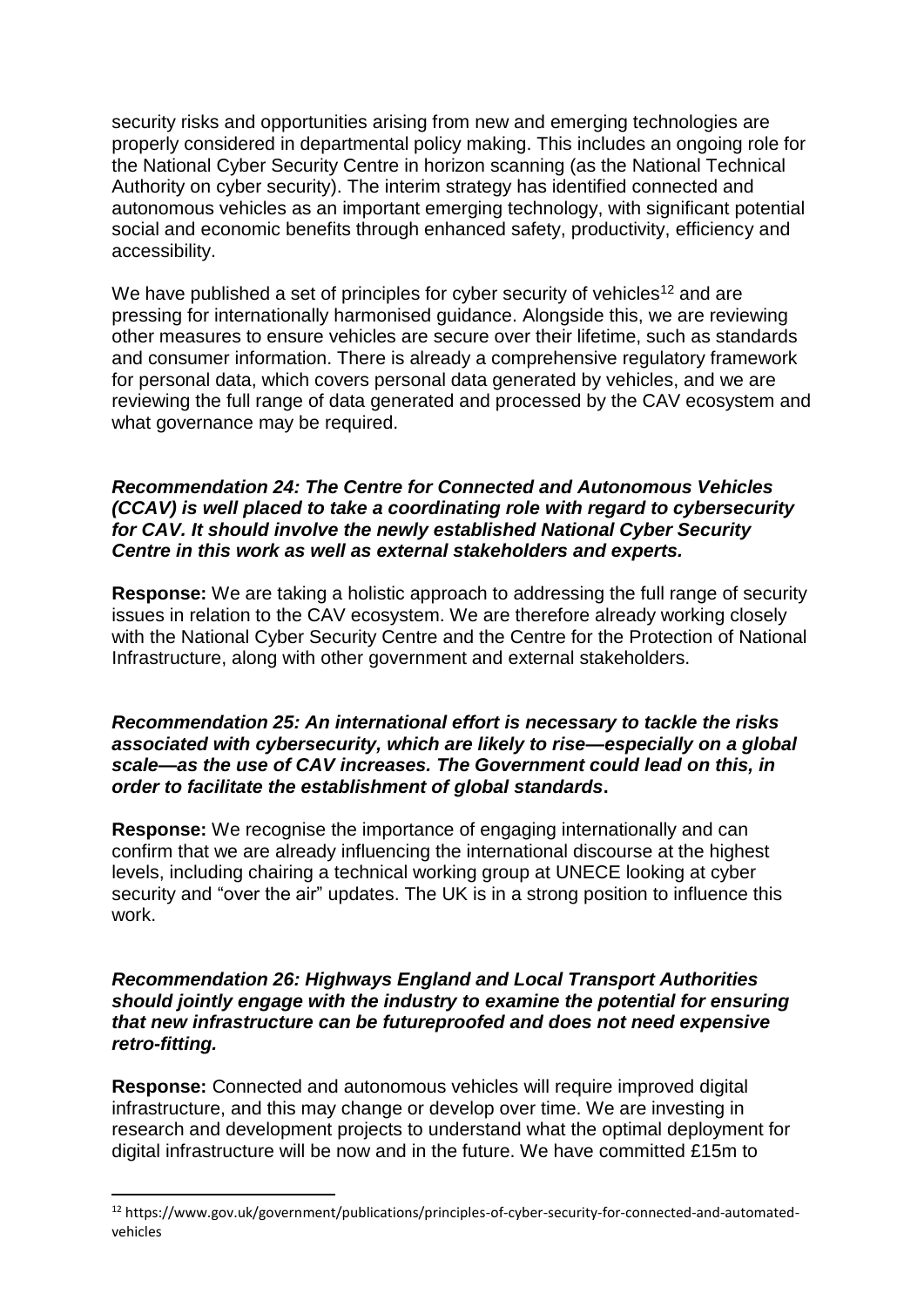develop a flagship Connected Corridor along the A2/M2. Linking with Europe, this corridor will test a variety of communication infrastructure, allowing flexibility depending on the demands of industry and understanding the uncertainty presented at this stage.

*Recommendation 27: The Government must take action with Highways England to improve digital connectivity, removing 'not-spots' on British roads—in particular on the strategic road network—in order to realise the benefits of connected vehicles, which, according to the European Commission, are likely to become available in the next three years. This can be done through the Digital Economy Bill and the implementation of the Universal Service Obligation to create a ubiquitous digital network. It will also require work at an international level to ensure the development of international standards relating to connected vehicles.*

**Response**: The National Infrastructure Commission highlighted the importance of improving the UK's digital infrastructure on the road network, which will increase in importance with the growth of Connected Vehicles. The UK's 5G strategy confirmed that we will work with industry to assess the potential for commercial provision of telecommunications services on road networks, and how new and existing infrastructure can be used to support them. We will report back to the National Infrastructure Commission by the end of 2017.

## *Recommendation 28: It is essential that any data gathered from CAV are used in accordance with data protection law. We welcome the fact that the Information Commissioner's Office (ICO) has undertaken initial work with vehicle manufacturers, and is launching its own call for evidence.*

**Response:** We welcome the ICO's initial work in this area and we are developing policy on CAV data with them and other stakeholders. Data protection, security and fair market access are essential to the functioning of the CAV ecosystem and consumer trust. There is a live debate about governance and access of vehicle data and we are engaging stakeholders with an interest in this matter to ensure our policy position reflects their views.

*Recommendation 29: However, the meaning of personal data is unclear in the context of CAV. It will be important to achieve privacy for individuals and communities, while using data to achieve efficiency and safety of CAV operations. Data relating to an individual's CAV in terms of position, speed and performance on the road cannot be regarded as entirely personal—such data is needed for public benefit if a CAV system is to operate as a whole. Good data governance will therefore be needed to secure appropriate protection of personal information while safely using and linking open and non-sensitive data. Distinctions will need to be made between commercially sensitive data owned by technology providers and open data.* 

**Response:** Any data that can be attributed to an individual, either directly or indirectly, should be classified as personal data. There is a live debate ongoing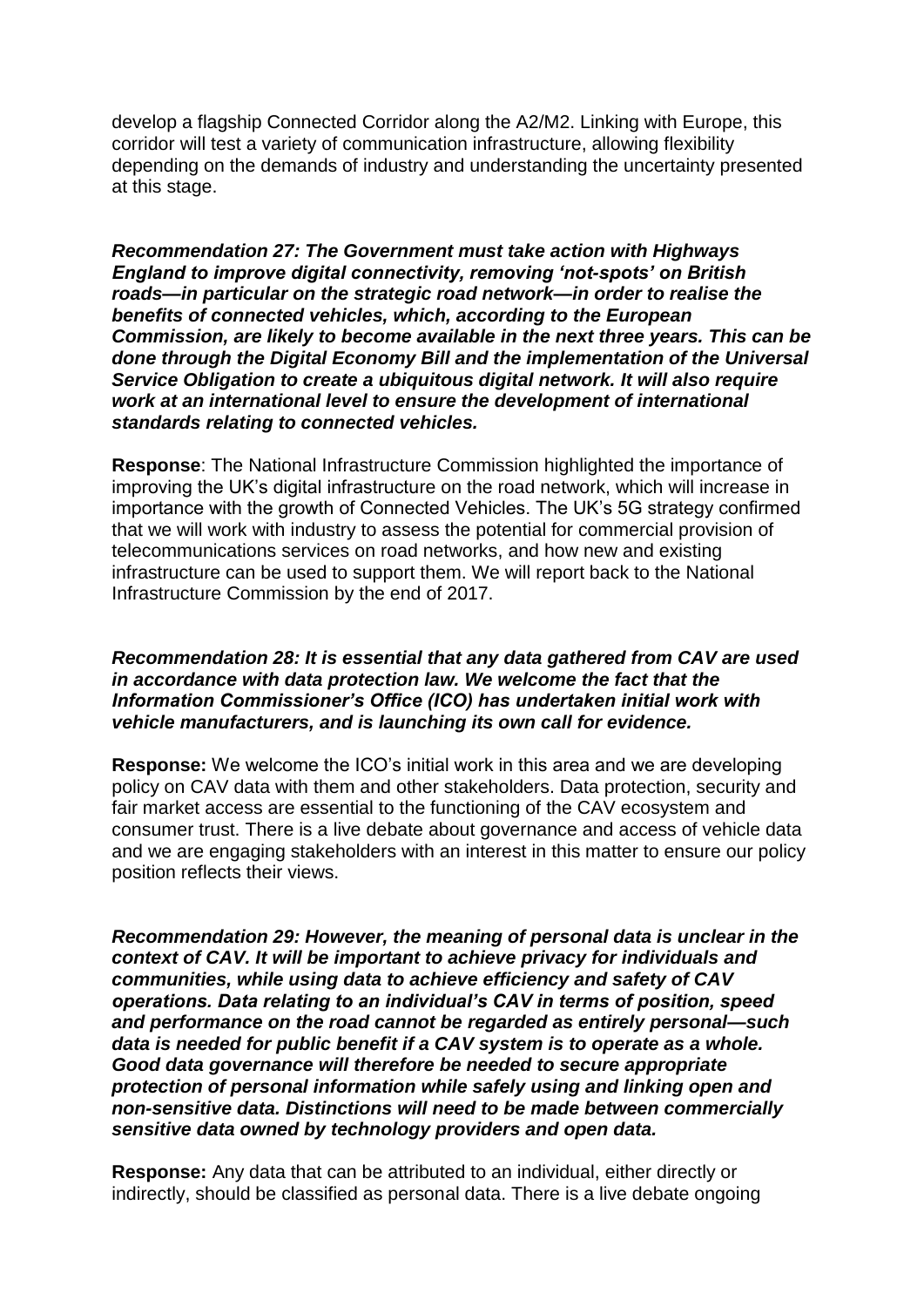about how to handle such data in the CAV ecosystem and we are developing policy in this area to ensure security, data protection and fair market access is maintained.

# *Recommendation 30: We recommend that the Government liaise with the ICO, automotive manufacturers and other interested parties, including international partners, to ensure that CAV and the data they produce comply with the relevant privacy and data protection legislation and that this legislation is appropriate and workable, and keeps pace with the technology.*

**Response:** We agree with this recommendation and will continue to work closely with key stakeholders to develop appropriate policy on data governance for CAVs and the CAV ecosystem.

*Recommendation 31: We welcome the Government's work at an international level to draw up standards for data retention in the event of an accident involving CAV. These standards will ensure that manufacturers provide access to the necessary data in the case of an accident. The Government must also ensure that the Police and the wider criminal justice system have the necessary skills, tools and access to be able to appropriately interrogate the stored data.*

**Response**: It is likely that the global type approval regulations, implemented through European law and establishing standards for vehicles sold in the UK will require the use of data storage technology in vehicles that have advanced driver assist systems, and also in automated vehicles. The discussions for driver assistance systems are already underway.

The international debate on what data needs to be collected (beyond who, or what, was in control of the automated vehicle) still needs to take place. We need detailed engagement on who will need access to it, or how it should be shared to balance the needs of industry, the police and justice systems, and the privacy of vehicle users. As this work is taken forward, we will engage with the appropriate stakeholders to help deliver domestic and international solutions. We will give proper consideration to data access and forensics as part of this.

*Recommendation 32: The increased development and deployment of CAV raises ethical issues. The Government should keep this in mind as it takes forward its programme of regulatory reform for CAV, including taking a leading role in the development of international standards to address the ethical issues. These standards will need to ensure that companies are transparent about the way vehicles deal with these issues.*

**Response:** Connected and autonomous vehicle technologies offer significant social and economic benefits but there are a number of potential ethical, legal, and wider social issues linked with some uses. Government recognises that it has a role to play in managing and mitigating any risks that might arise and the importance of striking a balance within the regulatory framework to ensure that laws are in place to prevent harm to humans, while at the same time ensuring that innovation is not stifled and any barriers to the development of these technologies are removed where possible.